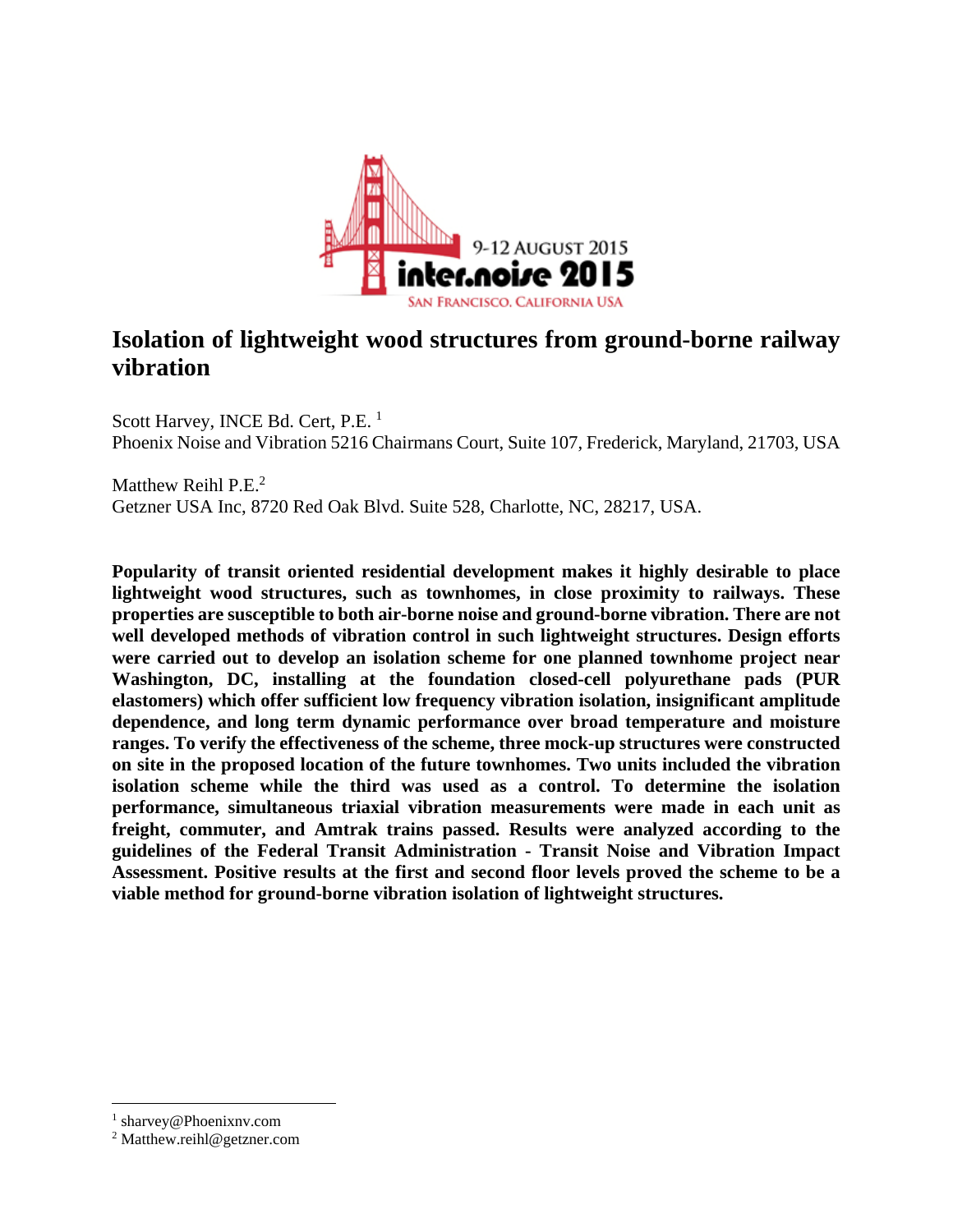#### **1 BACKGROUND**

A residential developer in the Washington, DC area proposes a transit oriented, mixed use development within walking distance of the Washington Metropolitan Area Transit Authority's Shady Grove Metrorail Station. The proposed development includes 1,114 multifamily units, 407 townhomes, 40,000 square feet of retail and library space. While the Shady Grove Metro station is the last stop on the Red Line, the tracks run parallel to a Class 1 rail line used by CSX freight, MARC commuter rail, and Amtrak. This line runs along the entire western boundary of the development site. Plans include placement of 55 townhomes approximately 85 feet from the nearest tracks. The site plan and adjacent railway is shown in Figure 1.



#### *Fig. 1 - Site plan highlighting railway frogs in yellow.*

This rail line regularly hosts more than 30 events per day with a large number of freight operations occurring during the nighttime hours.

Initial ground borne vibration measurements made on the site revealed high levels in the area proposed for townhomes. Levels were especially high in the area of two "frogs" or switches, which generate abnormally high levels of both noise and vibration. In the area of the frogs the ground vibration levels regularly reach 78 to 84 VdB in the area proposed for the townhomes. On average the site is exposed to more than 30 railway events per day.

When considering the level of these measurements relative to the FTA Guidelines for residential occupancy and when considering the probable amplification of the ground borne vibration by lightweight wood structures (+6 VdB or more depending upon the structure) it was clear that some form of vibration isolation will be necessary in order to construct townhomes that will be acceptable to most occupants from a vibration standpoint.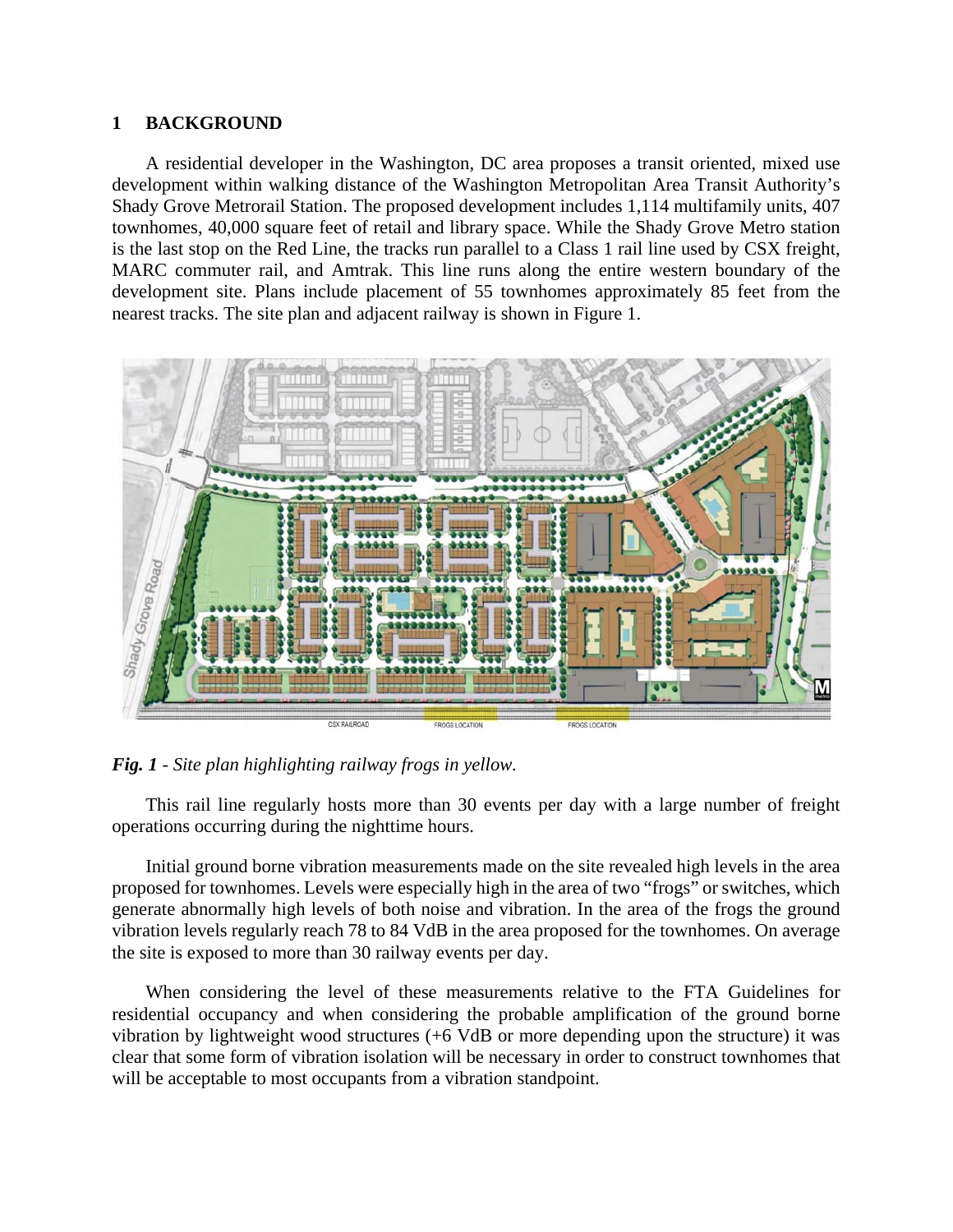It should be noted that with such proximity to the railway airborne noise is also an issue. Measures to mitigate the airborne noise include construction of a 24' to 26' tall concrete noise barrier as well as modifications to building shells in order to meet both locally and nationally recommended interior noise levels for residential occupancy. Details of this analysis are beyond the scope of this paper.

#### **2 CURRENT INDUSTRY GUIDANCE**

 During the past 40 years, research has been conducted on human sensitivity to vibration. A variety of national and international standards and guidelines are available to educate the public, to create public or industry policies, and to educate owners and investors seeking consultation regarding investments exposed to vibration.

Currently, no applicable regulatory guidance document is available to describe human perception to freight train noise and vibrations. Additionally, there can be vast differences in legally enforceable local noise ordinances and environmental ordinances that could be applicable to vibrations and structure borne noise originating from vibration sources.

 Since 1995, projects involving exposure to freight train vibrations are most often developed using interpretations of the Federal Transit Administration (FTA) *Transit Noise and Vibration Assessment (May 20006)*, which was primarily developed using experience from passenger trains and only limited experience with freight trains. Although the FTA guideline does provide some guidance on how a one might address freight train traffic, a lot is left to good judgment and conservative interpretation.

 Freight train traffic differs from commuter traffic in a number of ways which contributes to challenges during assessment methodology that was created primarily to address commuter trains. Major differences between commuter and freight train traffic can be summarized by the following:

- Freight Train Length exceeds commuter train length *The length of freight trains results in increased exposure times to freight train vibrations. Typical commuter train durations are approximated at 10 seconds; freight trains are approximated at 2 minutes on average.*
- Freight locomotive horsepower exceeds that of commuter locomotives.
- Freight trains are typically more frequent during nighttime hours compared to commuter trains.
- Freight train axle loads exceed commuter train axle loads -
- Freight train speed is typically lower than commuter trains– *The different train speeds shifts the periodic excitation based on the relationship between vehicle axle spacing and tie spacing.*

The FTS Assessment provides "Ground Borne Vibration Impact Criteria for General Assessment" to determine impact from railway upon various land uses including residential use. These criteria are base not only on the vibration level but also the number of events during a 24 hour period. Shown in Table 8-1 of the Assessment. For "Occasional Events" which are defined as 30 to 70 events per day, the Impact Criteria is 75 VdB re 1 micro inch/sec.

#### **3 VIBRATION ABATEMENT METHODS**

Materials designed to reduce the amplitude of vibrations can be deployed at the railroad tracks or at the structure to prevent amplification of vibrations at the structure's dominant frequencies.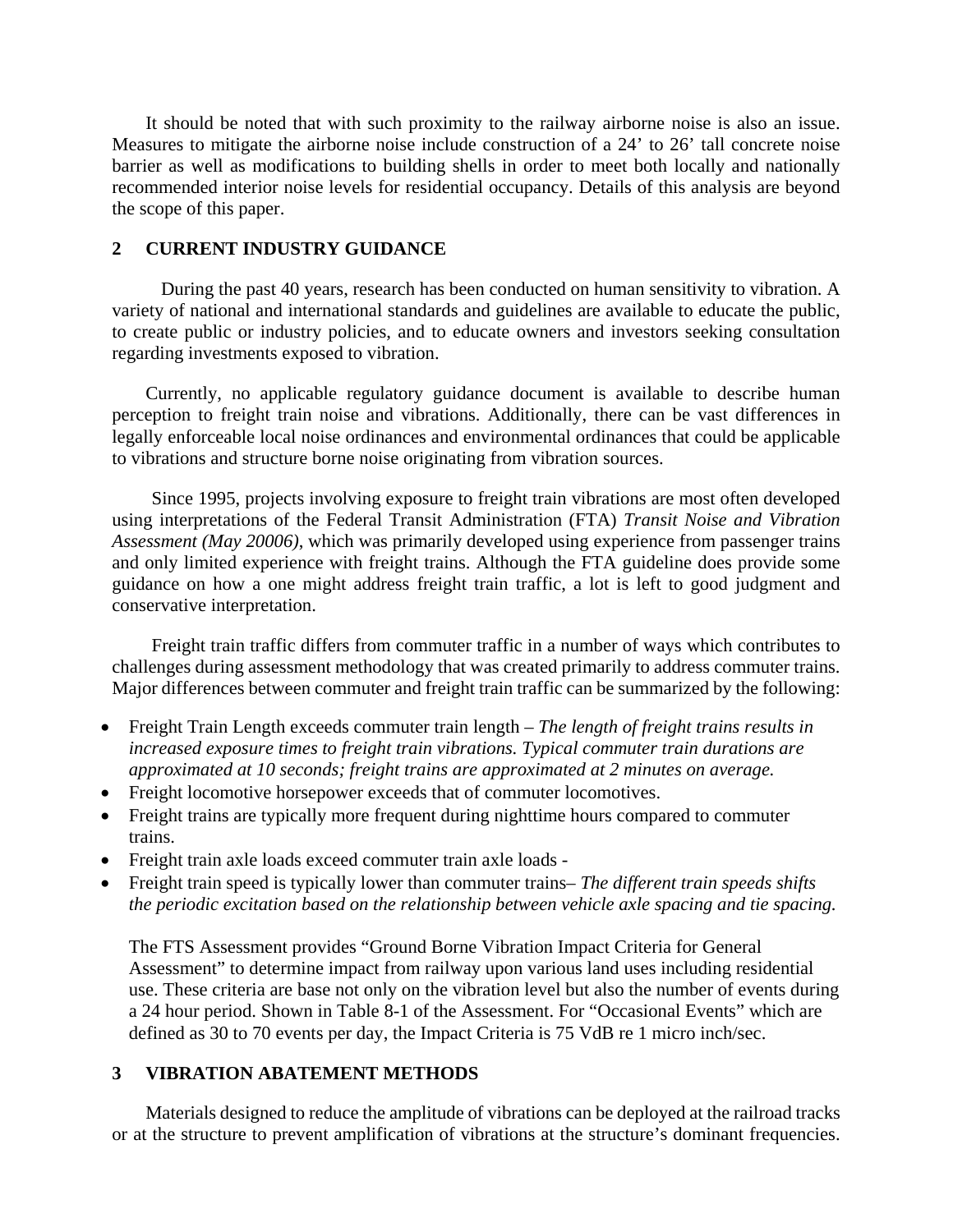Vibration abatement deployed at the tracks is the most efficient way to shield a large residential area from railroad vibrations, and should also be considered during conversations between the developers and railroad operations.

## **3.1 Vibration Abatement Methods for Ballasted Railroad Tracks**

Insertion loss as high as 24 VdB (relative to 1x10-8 m/sec) at 63 Hz can be achieved using ballast mats produced out of closed-cell engineered polyurethanes with low mechanical loss factors. Ballast mats are best suited for new tracks located to sensitive structures, or residential areas. Installing ballast mats on an existing track would require an interruption in service since ballast mats are installed between the compacted subgrade and the ballast (rocks) that support the railroad ties.

Under tie pads are the next most effective abatement treatment for reducing rail vibrations on ballasted track. Insertion loss for under tie pads produced out closed-cell engineered polyurethanes with low mechanical loss factors is typically in the range of 3 VdB to 15 VdB at 63 Hz. Under tie pads might are a preferred retrofit compared to ballast mats. Existing ties with no under tie pads can be replaced with new ties equipped with under tie pads using normal automated track renewal trains. This leaves the existing ballast in-tact, making a retrofit with under tie pads a more affordable option for the railway.



*Fig. 2 - (Left) Ballast Mat shown in (optional) concrete trench as is typical for ballasted bridge deck. (Right) Under tie pad on a concrete tie, shown without ballast.* 

# **3.2 Vibration Abatement in Structures**

When vibration abatement at the railroad tracks is not possible due to financial, technical, or political reasons, vibration mitigation can be specified by prescribing the construction of an isolated structure. The real estate development firm at this project determined early in the life of the project that structural isolation was the only approach feasible at the project site. Several methods of vibration control were investigated for the site including trenching and track bed isolation. However it was decided that isolation of the new structure from the ground borne vibration would be pursued by employing elastomeric material:

Variables Critical to Vibration Isolation Specification:

- Intended use of the structure (performance requirements)
- The fundamental characteristics of the vibrational excitation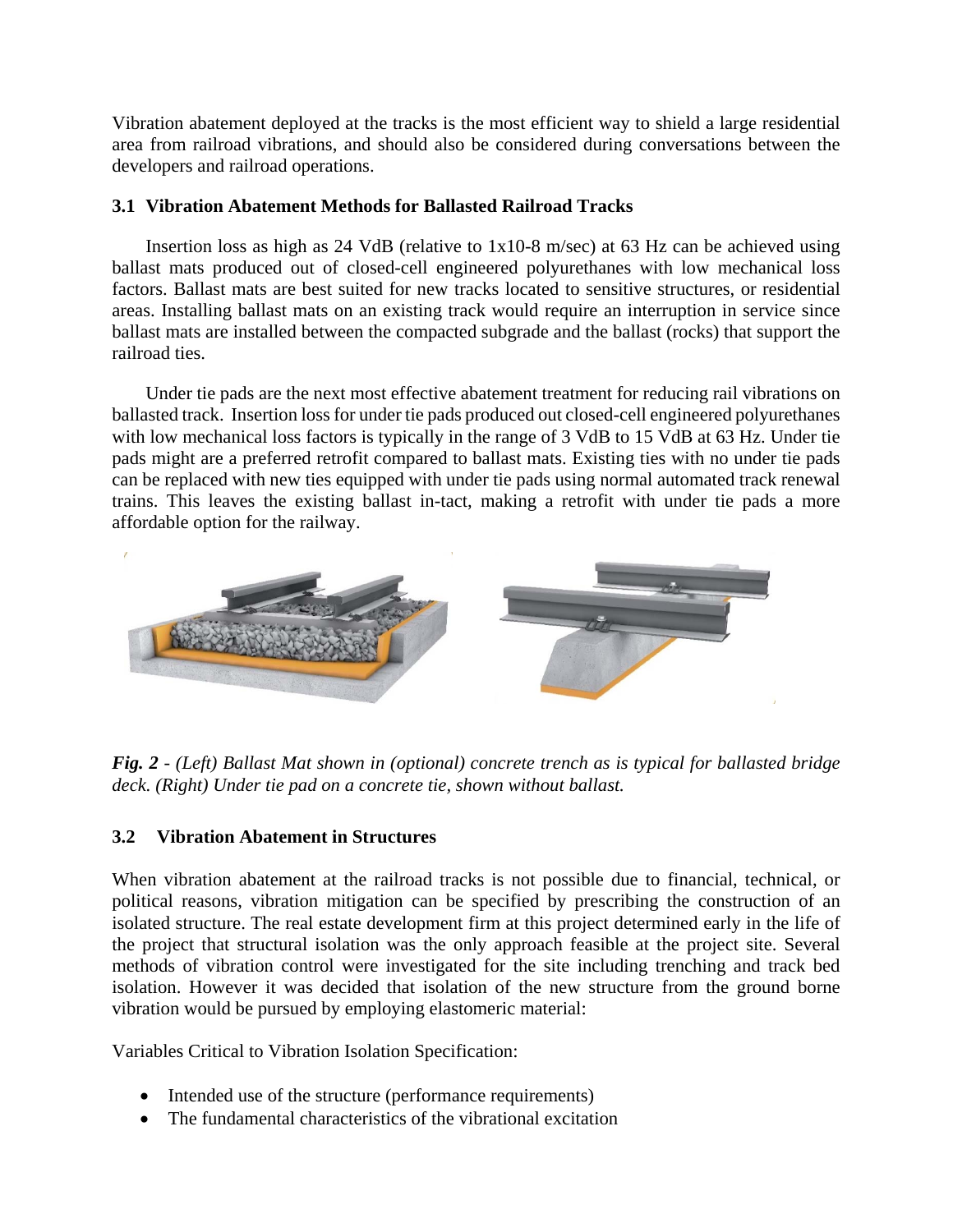- The size of the structure (mass and area)
- The required foundation design
- Required depth below grade (consider frost line, and location of the water table)
- Requirements for piles
- The geological soil conditions
- Cost of materials, design, and installation



*Fig. 3 – Isolation Strategies Considered (a) Strip Foundation or Grade Beam Isolation – requires pre cast concrete elements or engineered filling materials, (b) Full Surface Foundation Isolation – simplest of all isolated foundation strategies.*

Wood framed townhomes constructed in states having a 12-inch (12") minimum frost-line requirement are typically constructed on slab-on-grade foundations, without basements. Therefore both isolation strategies (Fig. 3) were presented to the real estate developer: Strip Foundation or Grade Beam Isolation and Full Surface Foundation Isolation. Examples of each as applied to the foundations below the wood structure are shown in Figure 4.



*Fig.4 - (a) Example: Installation of Isolated Strip Foundation (b) Example: Installation of Full Surface Mat Slab Foundation* 

A cost benefit analysis of various solutions was conducted with the developer, builder, the acoustic consultant, and the vibration control manufacturer to understand the project costs of each proposed solution. Together, a design was selected that would consist of a grade beam foundation - supported by engineered isolation materials located above standard island foundations (footings). Above the grade beams, two different ground floor design schemes were investigated. The first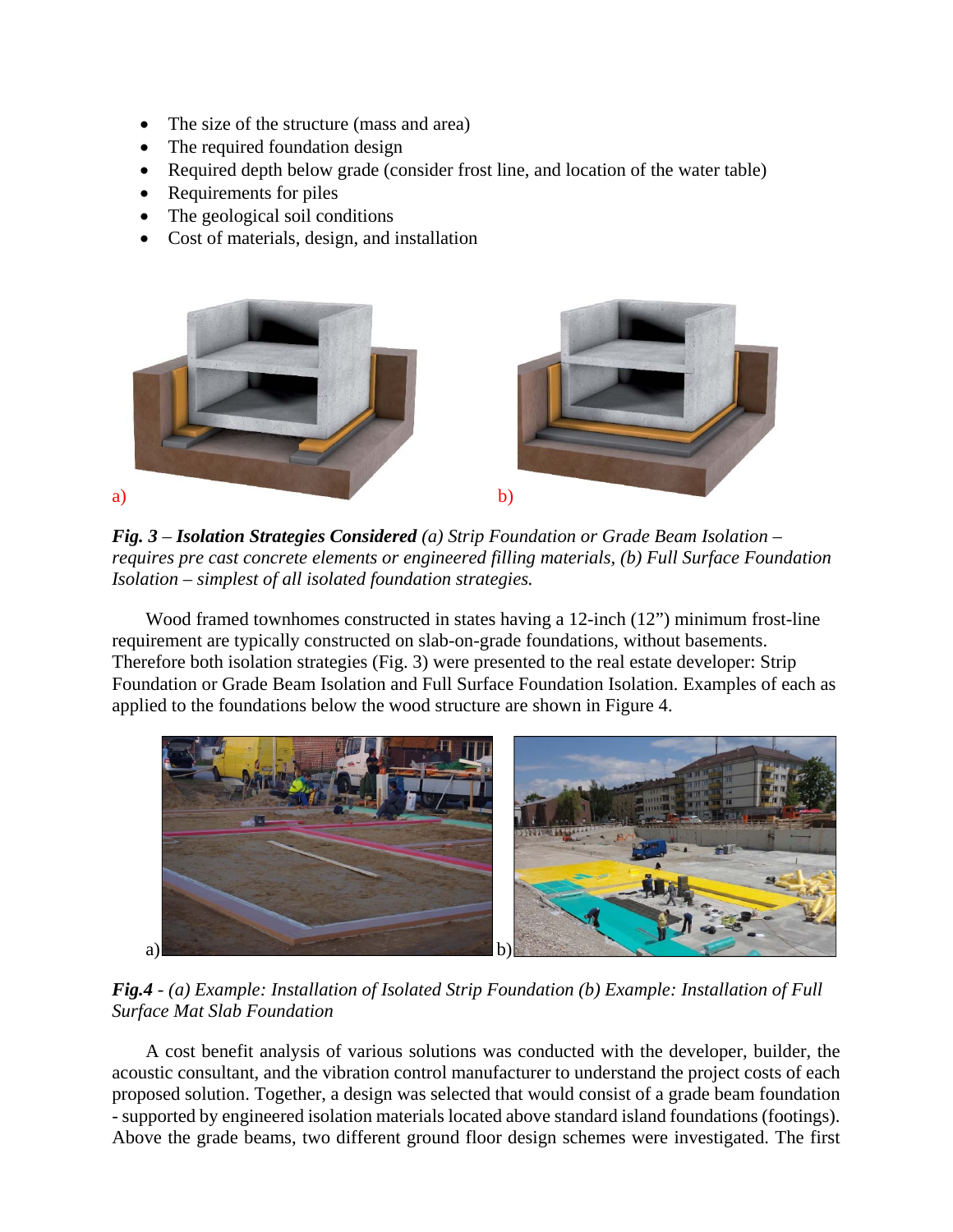used precast concrete hollow core planking for the first floor and the second used traditional wood floor trusses for the first floor. In both cases the only connection to the ground was through the grade beams which were isolated from the ground using the isolation material.

# **4 ISOLATED STRUCTURE INVESTIGATION**

For this project, the process for designing an isolated structure consists of xxx key steps:

- 1. Site measurement
- 2. Vibration analysis of similar structure
- 3. Specification of vibration abatement materials
- 4. Construction and measurement of mockup units
- 5. Data analysis

#### **4.1 Site Measurements**

As mentioned earlier, preliminary site measurements indicated ground level impacts greater than 80 VdB. Per the FTA Assessment the structure is likely to amplify this level by another 6 VdB clearly indicating the need for mitigation.

### **4.2 Vibration Analysis of Similar Structure**

To determine the resonant frequency of the finished structure, a series of heel drop tests were made at another site with townhome models very similar to those proposed for the subject site. The results indicated the fundamental resonant frequency to be in the 15 to 18 Hertz range. The tested units were complete with typical furnishings.

#### **4.3 Specification of vibration abatement materials**

Proper specification of vibration abatement materials requires coordination between the structural designer, the acoustic/vibration consultant, and the manufacturer of the vibration abatement materials. It is important to recall that the vibration abatement materials perform twofunctions. First, the products specified will be used to support the building structure. Secondly, the products will reduce vibrations as they propagate from the building's foundation to the upper structure – through the abatement material – as function of the product's design.

Long Term Functionality: To ensure long term functionality as a building support material, the specified product should have chemical stability. When subject to fluctuations in environmental conditions such as moisture, temperature, and humidity over long periods of time the material should not be compromised. Short term and long term deflection (creep) estimates must be communicated to the engineers and architects on the project to ensure that sound bridges do not develop over time as the building and the material begin to settle under long term static loading.

Reserve Structural Capacity: Materials should have reserve capacity. Vibration abatement materials should not be destroyed or experience plastic deformation during short term loadings exceeding the expected static loading on the material.

Material Selection Based on Occupancy Load: It is critical that the structural engineers and vibration consultants understand the loading environments critical to each other's work. Structural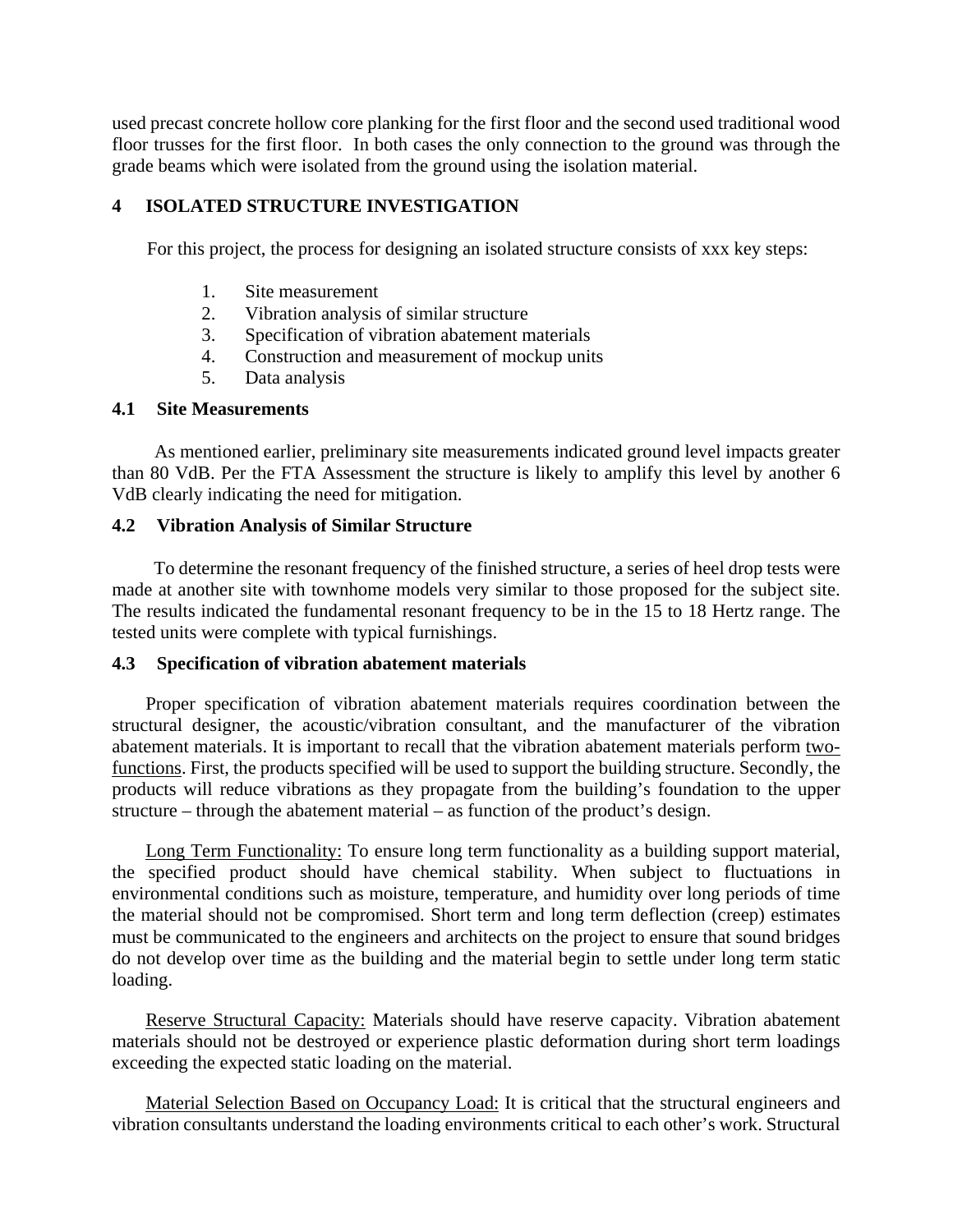engineers are required, by law, to design structures according to load combinations incorporated into state and local building codes. These load combinations have been developed to ensure the safety of the occupants of the building, and may not reflect the actual masses/loads which will be present during normal occupancy of the building. An estimate of the building's actual mass (actual dead load plus live load) under normal occupancy conditions is critical to meaningful vibration performance calculations.

Dependence on amplitude: The amplitudes of rail vibrations are typically 75 VdB. Consideration of a material's dynamic stiffness at low amplitudes should be made. Polyurethanes exhibit less dependence on vibration amplitude in comparison with synthetic rubbers.

Understanding Soil Contribution: The specification of vibration abatement products below the foundation must consider the stiffness of the structures/soil supporting the elastic vibrationreducing layers. The elastic properties of the soil should be understood, or conservatively estimated to understand if the resulting mass-spring system should consider the soil's own spring properties.

Performance: The SDOF vertical natural frequency of vibration isolation scheme selected for the development's townhomes was selected at approximately 8.5 Hz, which was calculated considering estimates for some elasticity in the soil. This isolation frequency was selected after performing heel drop tests at finished townhomes built locally by the developer. Heel drop tests indicated that typical floor frequencies were 15 to 18 Hz.

#### **4.4 Construction and Measurements of Mockup Units**

To fully investigate the viability of the concept, three mock town home units were constructed on site in close proximity to one another. The mock up unit were constructed at full scale with a 22' x 40' foot print, 9' 1" ceilings, a 2nd floor, full roof trusses, and roof finished with standard shingles. The mock up units were incomplete in that there were no interior walls, plumbing, electric, exterior finishes, windows, interior drywall, etc. The idea of the mockups was to provide insight as to how much vibration isolation could be achieved and how much amplification the building, specifically upper levels, could be present. To better simulate the true finished structure the building was loaded using sand bags to the extent that the foundation and the isolation material were exposed to the expected occupancy conditions and loading. Certainly the vibration characteristics would differ from a fully built out unit but by constructing the control unit comparisons to the "typical" condition could be made and provide an accurate way of accounting for the differences.

The intention of the testing was to determine the effectiveness of foundation isolation schemes on wooden structured townhomes. Three mock townhome structures were constructed on site in the location of the proposed townhomes, using three different configurations. The first was conventional slab on grade construction and used as a control, the second with hollow core concrete plank construction on the first floor and the third with a wooden truss on the first floor. The wooden truss and hollow core plank conditions differed from the conventionally constructed condition in that the buildings' foundations were built upon grade beams isolated from the footings by 3 inch thick closed cell polyurethane (PUR elastomers) mats. The remainder of the construction for the three buildings was identical. Figures 5, 6 and 7 show plans and photographs of the isolation scheme, partial construction and finished mockups.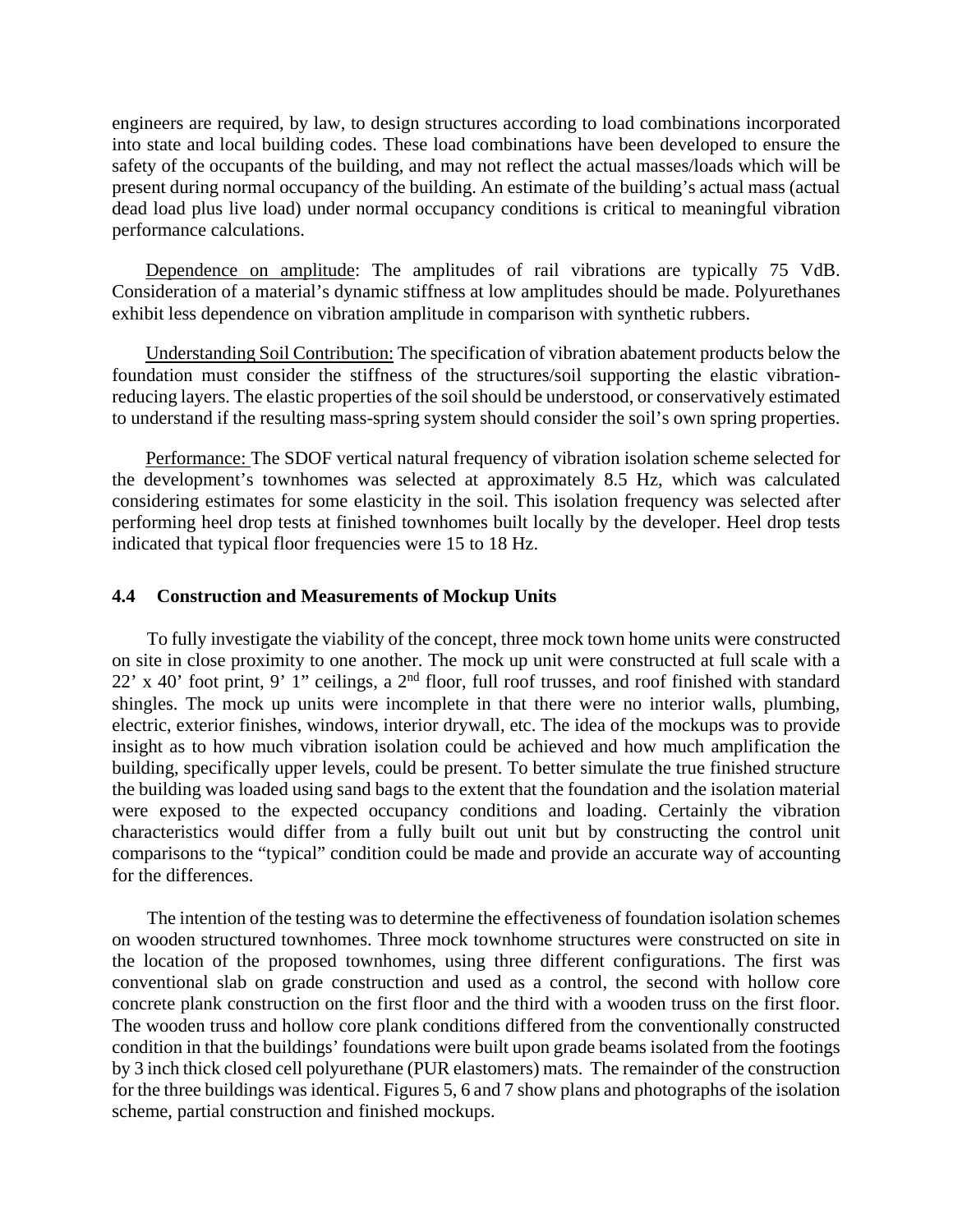

*Fig. 5 – Isolation Installation Plan for Hollow Core Structure* 



*Fig. 6 – Plan and Installation (a) Rebar Installation for Grade Beams (b) Finished Concrete Grade Beam Foundation (Note: Freight train passing in background of photo)* 



*Fig. 7 – Three Completed Mockup Units – Left Building: Isolated Grade Beams & Timber Truss 1st Floor. Center Building: Isolated Grade Beams & Hollow Core 1st Floor, Right Building: Control Building with slab on grade foundation.* 

The mockup units were then instrumented with vibration transducers to simultaneously measure the vibration within each structure during railway events. The measurement set up included 9 triaxial measurement locations, 3 of which were ground based measurements at the base of each house foundation, 1 first floor measurement in each house, and 1 second floor measurement in each house. First and second floor measurements were in the center of the floor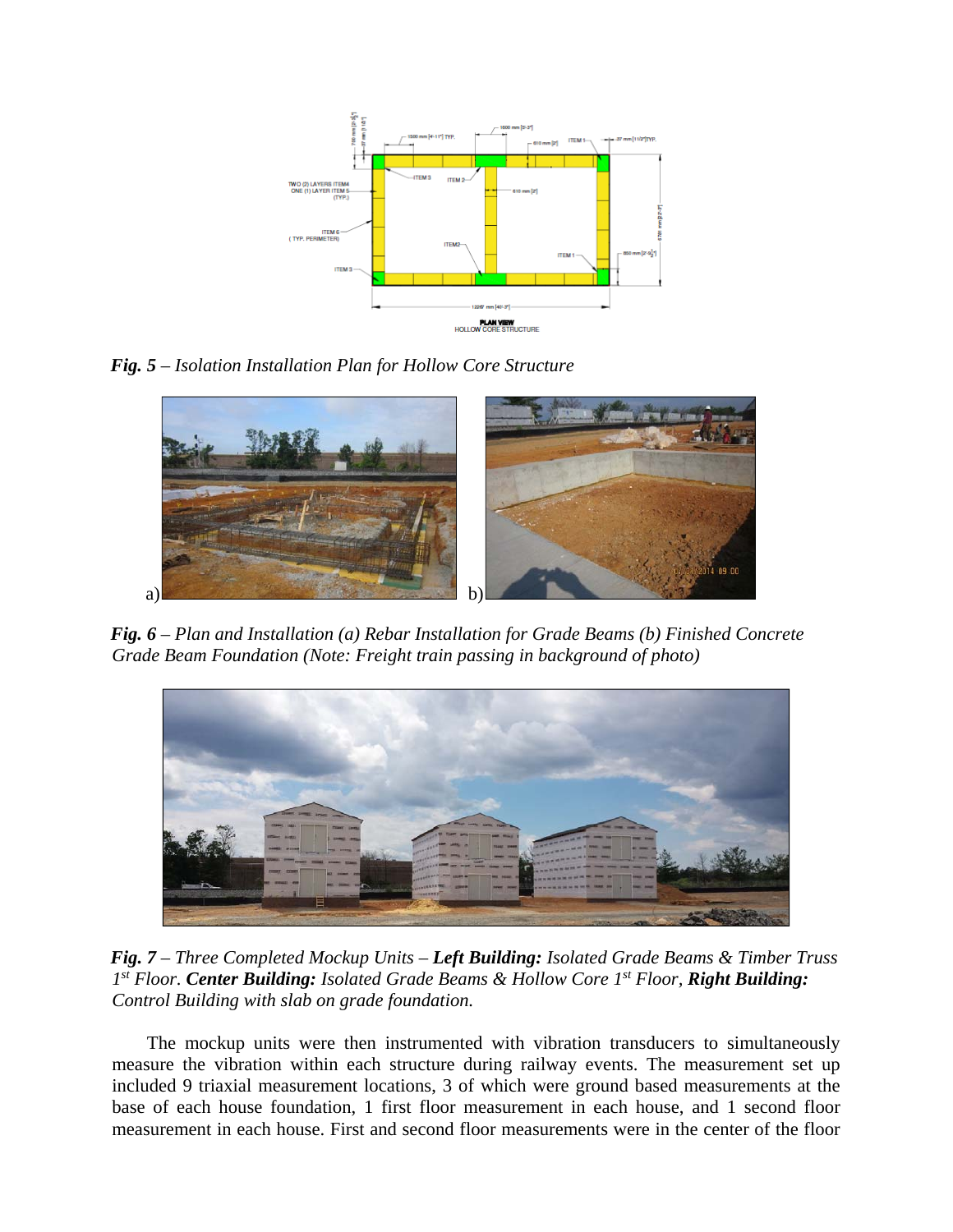about 12 feet back from the house face closest to the tracks. One of the ground measurements triggered the entire chain based upon an established ground vibration threshold. All channels were measured simultaneously for approximately 45 seconds for every trigger using a 32 channel data acquisition system, Each measurement captured the raw time signal which was subsequently analyzed in 1/3 octaves and included Max and Leq values. A schematic of the measurement set up is shown in Figure xx.



*Fig. 8 - Vibration measurement setup schematic* 

Ground measurements were made approximately 6 feet from the base of each building in pits dug to the depth of the foundation to verify the exact ground level vibration input into each structure allowing for accurate determination of the relative vibration reduction provided by each house type.

Measurements were made continuously for 7 days to capture a sizeable sample of the railway activity upon the site. Results presented included the maximum vibration level measured during each train pass by presented in terms of velocity dB re 1 micro inches/sec (VdB).

#### **4.5 Data Analysis**

During the 7 day measurement 86 freight trains and 62 passenger trains were captured and analyzed. The mockups are referred to by number with the following designation:

Unit 1 – Untreated Unit 2 – Precast Concrete Planks on 1<sup>st</sup> Floor 1, Wood Trusses on 2<sup>nd</sup> Floor Unit 3 – Wood Trusses on  $1<sup>st</sup>$  and  $2<sup>nd</sup>$  Floors

The data was averaged and compiled into a series of frequency spectrum charts separated according to freights and passengers. Examples of two Z direction frequency charts are shown in Figures 9 and 10.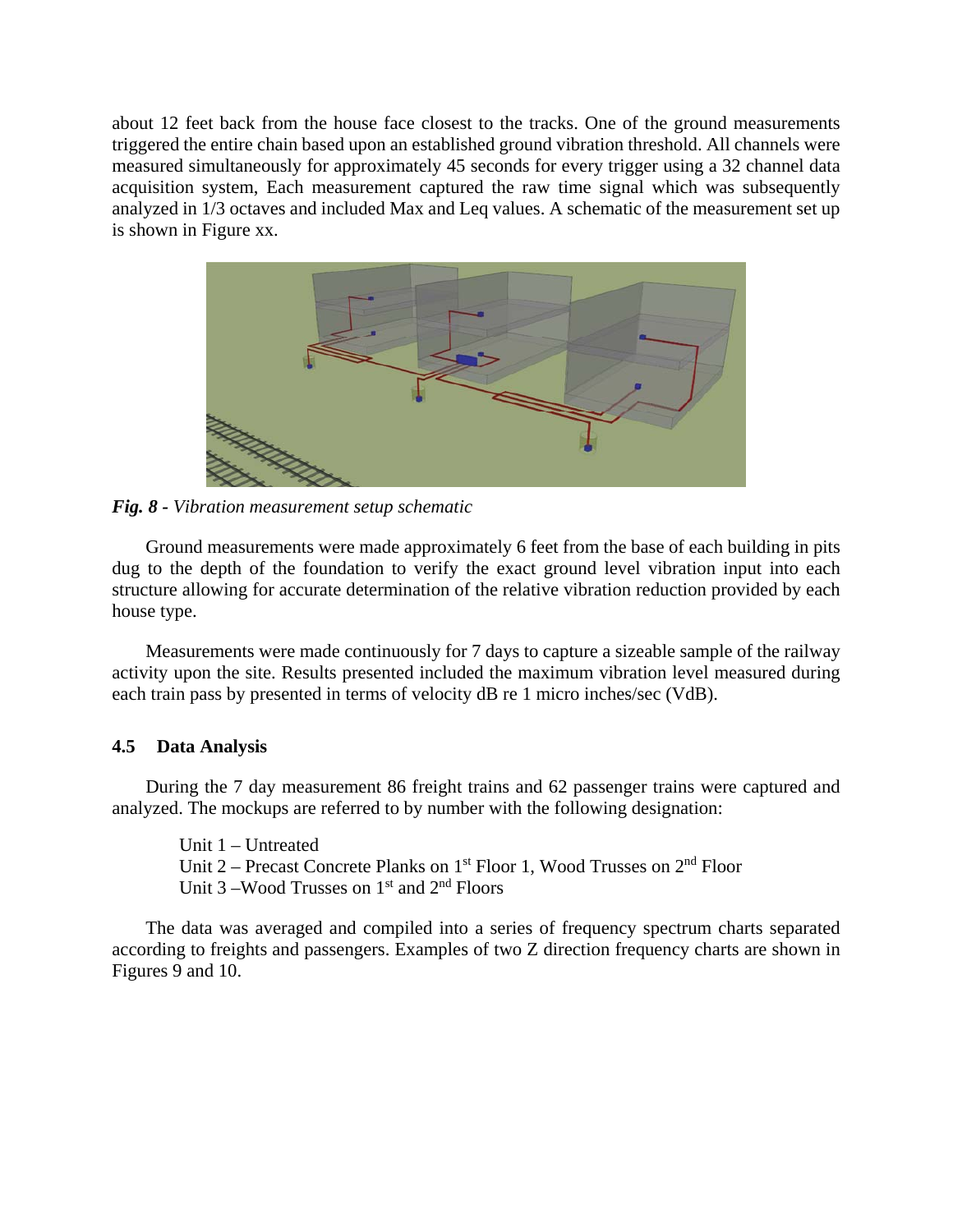

*Fig. 9 - Unit 1, floor 2 results, red showing overal average, grey daily average* 



*Fig. 10 - Unit 3, floor 2 results, red showing overal average, grey daily average* 

The data was further reduced by listing the highest measured value in each location in Tables 1 and 2. From these values it was determined how much amplification each floor added to the ground borne vibration simply by subtracting the level measured in the ground outside each unit from the measured level on the floor. Negative numbers indicate that the structure is reducing the ground vibration and positive numbers indicates amplification.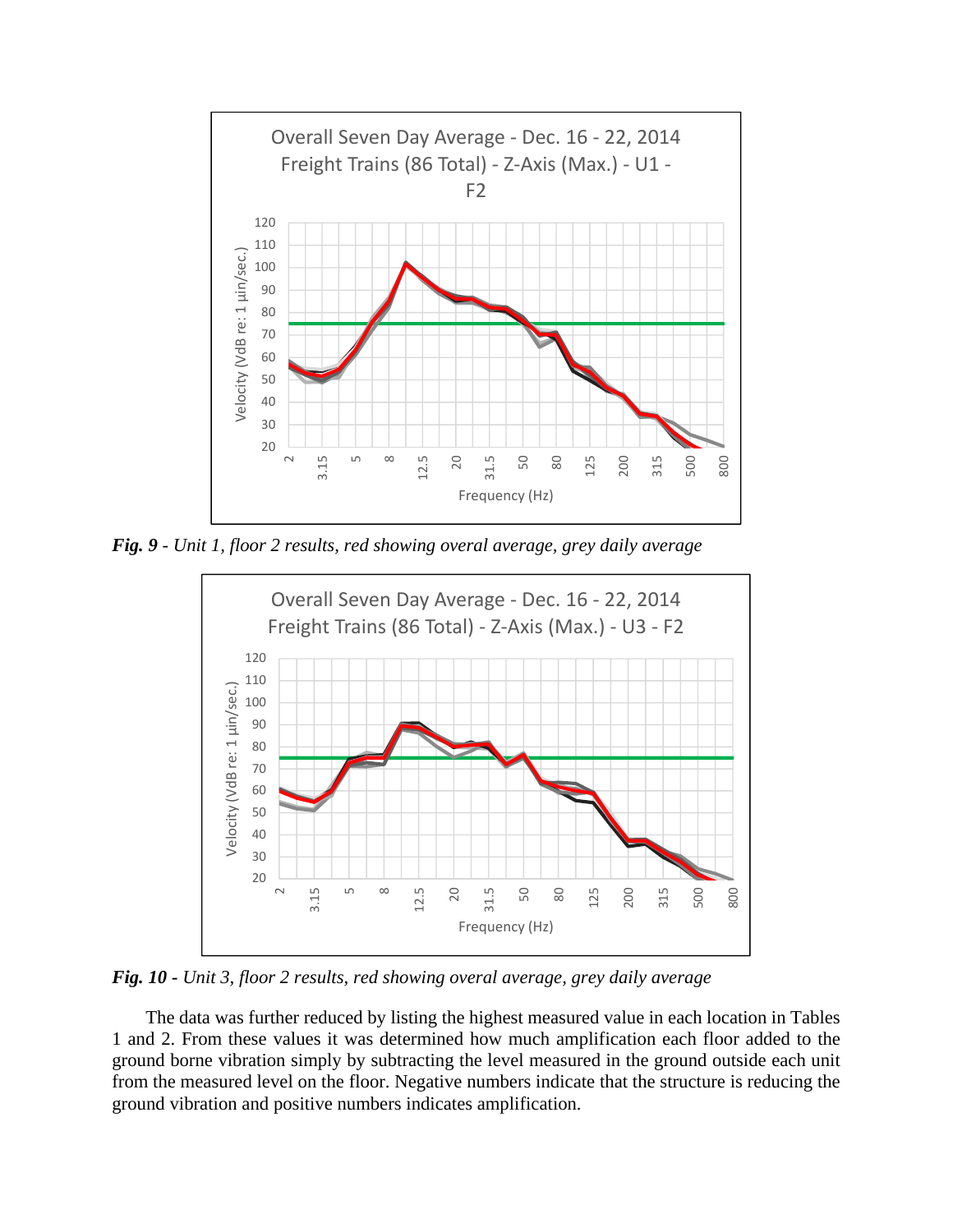| Freight<br>Trains |        | 7 Day Average Level, VdB | <b>Amplification Above</b><br><b>Ground Vibration, VdB</b> |                       |             |
|-------------------|--------|--------------------------|------------------------------------------------------------|-----------------------|-------------|
| Unit              | Ground | 1 <sup>st</sup> Floor    | $2nd$ Floor                                                | 1 <sup>st</sup> Floor | $2nd$ Floor |
|                   |        |                          | 102                                                        | -3                    |             |
|                   |        | 74                       |                                                            | $-7$                  |             |
|                   |        |                          |                                                            |                       |             |

*Table 1 Freight train vibration levels and floor amplification* 

*Table 2 Passenger train vibration levels and floor amplification*

| Passenger<br><b>Trains</b> |        | 7 Day Average Level, VdB | <b>Amplification Above</b><br><b>Ground Vibration, VdB</b> |                       |             |
|----------------------------|--------|--------------------------|------------------------------------------------------------|-----------------------|-------------|
| Unit                       | Ground | 1 <sup>st</sup> Floor    | $2nd$ Floor                                                | 1 <sup>st</sup> Floor | $2nd$ Floor |
|                            |        | 79                       | 100                                                        |                       |             |
|                            | 7с     |                          | 88                                                         | -                     |             |
|                            |        |                          |                                                            |                       |             |

# **5 DISCUSSION AND CONCLUSIONS**

As expected due to direct coupling with the grade, the first floor vibration of Unit 1 (Slab on grade) is very similar to the ground borne vibration. Unit 2 first floor (hollow core pre-cast slab) provides a significant reduction to the ground borne vibration, (-7 to -8 VdB) and successfully reduces ground borne vibration to levels below the recommended limit of 75 VdB. Unit 3 first floor (timber truss) increases the ground borne vibration by 9 to 11 VdB which this is a very significant increase, however it is still significantly lower than the  $2<sup>nd</sup>$  floor vibration level of the untreated Unit 1. Unit 1 second floor exhibits the highest vibration levels of all three units by a 10 VdB margin over all the other second floors. This level is 25 VdB higher than the recommended residential level. Unit 1 second floor is 28 to 29 VdB higher than the first floor of unit 2.

Ground borne vibration from passenger trains were not significantly lower than the freight trains however passenger trains are very short term events generally lasting less than 2 seconds while freights might last 3 minutes giving the impression that they have higher vibration levels.

Based upon the both qualitative and quantitative observations by the developer's staff, it is known that the vibration levels measured are higher than what would be expected by a fully built out unit. Simply walking around in the upper floors results in vibration levels higher than normally perceived. Following the first phase of testing, it was determined that the lack of partition walls in the test units had a significant effect on the floor frequency. Heel drop tests in the test units indicate that the natural frequency of the floor system is approximately 10Hz, which is far from the 15Hz floors that the isolation scheme was selected for. Due to the relationship between the floor frequencies and the isolation frequency – the wood floor systems in the test units are being amplified. Therefore, based on quantitative analysis of the effects of partition walls on the effective length of the floor trusses, it is expected that vibration levels in the finished units will fall far from what is presented here. It is expected that vibration levels could improve more than 10 VdB, as the isolation frequency shifts from amplification region to reduction.